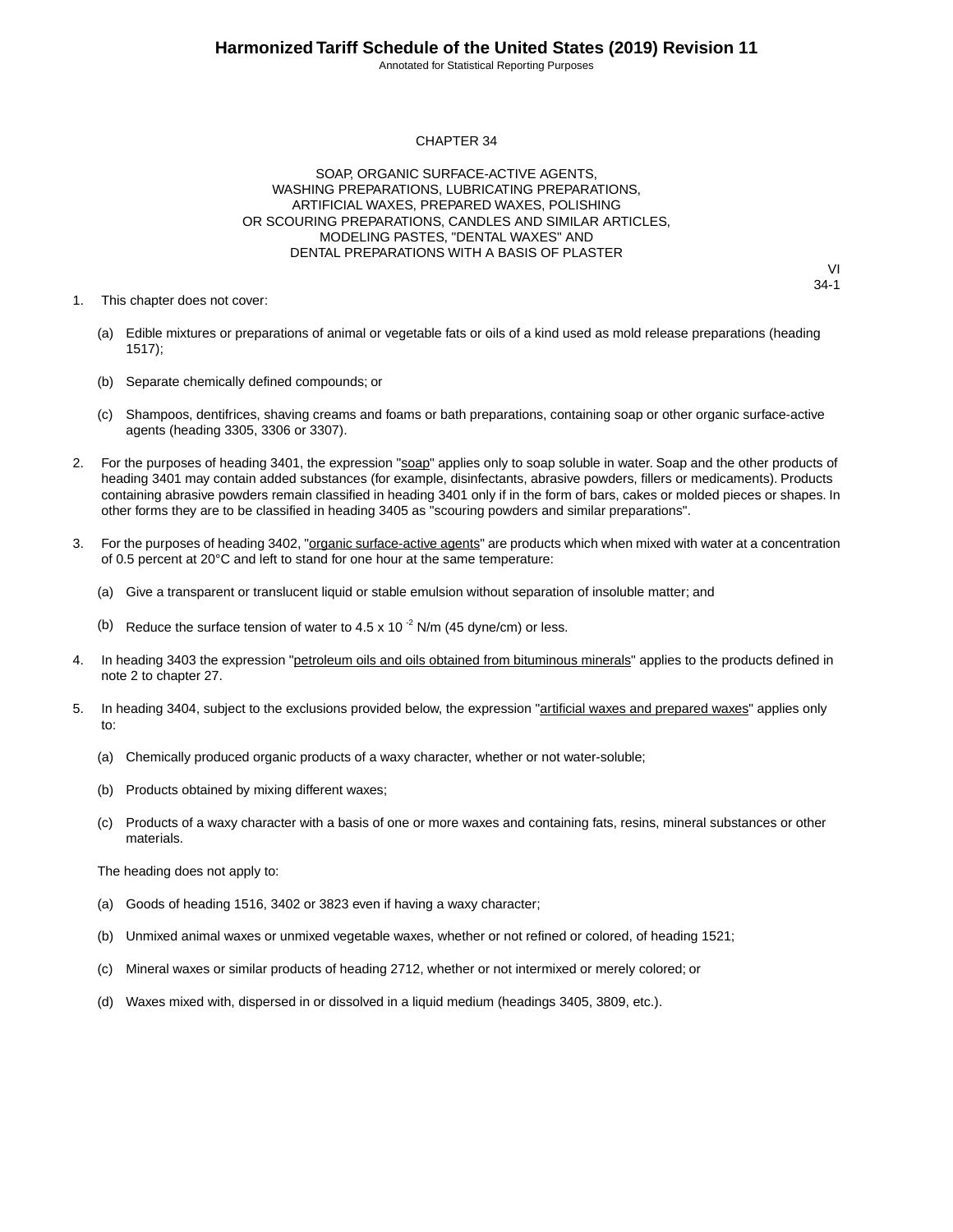Annotated for Statistical Reporting Purposes

| Heading/                                                                           | Stat.                |                                                                                                                                                                                                                                                                                                                                                                                                                                                                                                                                                                                                                                                                                                                                                                                  | Unit                  |                       | <b>Rates of Duty</b>                                                                     |                                                              |
|------------------------------------------------------------------------------------|----------------------|----------------------------------------------------------------------------------------------------------------------------------------------------------------------------------------------------------------------------------------------------------------------------------------------------------------------------------------------------------------------------------------------------------------------------------------------------------------------------------------------------------------------------------------------------------------------------------------------------------------------------------------------------------------------------------------------------------------------------------------------------------------------------------|-----------------------|-----------------------|------------------------------------------------------------------------------------------|--------------------------------------------------------------|
| Subheading                                                                         | Suf-<br>fix          | <b>Article Description</b>                                                                                                                                                                                                                                                                                                                                                                                                                                                                                                                                                                                                                                                                                                                                                       | of<br>Quantity        |                       |                                                                                          | 2                                                            |
| 3401<br>3401.11<br>3401.11.10<br>3401.11.50<br>3401.19.00<br>3401.20.00<br>3401.30 | 00<br>00<br>00<br>00 | Soap; organic surface-active products and preparations for<br>use as soap, in the form of bars, cakes, molded pieces or<br>shapes, whether or not containing soap; organic surface-active<br>products and preparations for washing the skin, in the form of<br>liquid or cream and put up for retail sale, whether or not<br>containing soap; paper, wadding, felt and nonwovens,<br>impregnated, coated or covered with soap or detergent:<br>Soap and organic surface-active products and<br>preparations, in the form of bars, cakes, molded pieces or<br>shapes, and paper, wadding, felt and nonwovens,<br>impregnated, coated or covered with soap or detergent:<br>For toilet use (including medicated products):<br>Organic surface-active products and preparations for | kg Free <sup>1/</sup> | General               | Special                                                                                  | 15%<br>$4.4¢/kg + 30%$<br>$4.4¢/kg + 15%$<br>$4.4¢/kg + 30%$ |
|                                                                                    |                      | washing the skin, in the form of liquid or cream and put up<br>for retail sale, whether or not containing soap:                                                                                                                                                                                                                                                                                                                                                                                                                                                                                                                                                                                                                                                                  |                       |                       |                                                                                          |                                                              |
| 3401.30.10 00                                                                      |                      | Containing any aromatic or modified aromatic                                                                                                                                                                                                                                                                                                                                                                                                                                                                                                                                                                                                                                                                                                                                     |                       |                       |                                                                                          |                                                              |
|                                                                                    |                      |                                                                                                                                                                                                                                                                                                                                                                                                                                                                                                                                                                                                                                                                                                                                                                                  |                       |                       | Free (A, AU, BH,<br>CA, CL, CO, D, E,<br>IL, JO, K, KR, MA,<br>MX, OM, P, PA,<br>PE, SG) | $15.4 \text{c/kg} +$<br>53.5%                                |
| 3401.30.50 00                                                                      |                      |                                                                                                                                                                                                                                                                                                                                                                                                                                                                                                                                                                                                                                                                                                                                                                                  |                       |                       |                                                                                          | 25%                                                          |
| 3402<br>3402.11                                                                    |                      | Organic surface-active agents (other than soap); surface-active<br>preparations, washing preparations (including auxiliary washing<br>preparations) and cleaning preparations, whether or not<br>containing soap, other than those of heading 3401:<br>Organic surface-active agents, whether or not put up for<br>retail sale:<br>Anionic:                                                                                                                                                                                                                                                                                                                                                                                                                                      |                       |                       |                                                                                          |                                                              |
| 3402.11.20                                                                         | 00                   | Aromatic or modified aromatic:<br>Linear alkylbenzene sulfonic acid and linear                                                                                                                                                                                                                                                                                                                                                                                                                                                                                                                                                                                                                                                                                                   |                       |                       |                                                                                          |                                                              |
|                                                                                    |                      |                                                                                                                                                                                                                                                                                                                                                                                                                                                                                                                                                                                                                                                                                                                                                                                  |                       |                       | Free (A, AU, BH,<br>CA, CL, CO, D, E,<br>IL, JO, KR, MA,<br>MX, OM, P, PA,<br>PE, SG)    | $15.4 \text{c/kg} +$<br>52.5%                                |
| 3402.11.40 00                                                                      |                      |                                                                                                                                                                                                                                                                                                                                                                                                                                                                                                                                                                                                                                                                                                                                                                                  |                       |                       | Free (A, AU, BH,<br>CA, CL, CO, D, E,<br>IL, JO, KR, MA,<br>MX, OM, P, PA,<br>PE, SG)    | $15.4¢/kg +$<br>52.5%                                        |
| 3402.11.50                                                                         |                      |                                                                                                                                                                                                                                                                                                                                                                                                                                                                                                                                                                                                                                                                                                                                                                                  |                       | $3.7\%$ <sup>2/</sup> | Free (A, AU, BH,<br>CA, CL, CO, D, E,<br>IL, JO, KR, MA,<br>MX, OM, P, PA,<br>PE, SG)    | 25%                                                          |
|                                                                                    | 10                   |                                                                                                                                                                                                                                                                                                                                                                                                                                                                                                                                                                                                                                                                                                                                                                                  |                       |                       |                                                                                          |                                                              |
|                                                                                    | 20                   |                                                                                                                                                                                                                                                                                                                                                                                                                                                                                                                                                                                                                                                                                                                                                                                  | kg                    |                       |                                                                                          |                                                              |
|                                                                                    | 50                   |                                                                                                                                                                                                                                                                                                                                                                                                                                                                                                                                                                                                                                                                                                                                                                                  |                       |                       |                                                                                          |                                                              |
|                                                                                    |                      |                                                                                                                                                                                                                                                                                                                                                                                                                                                                                                                                                                                                                                                                                                                                                                                  |                       |                       |                                                                                          |                                                              |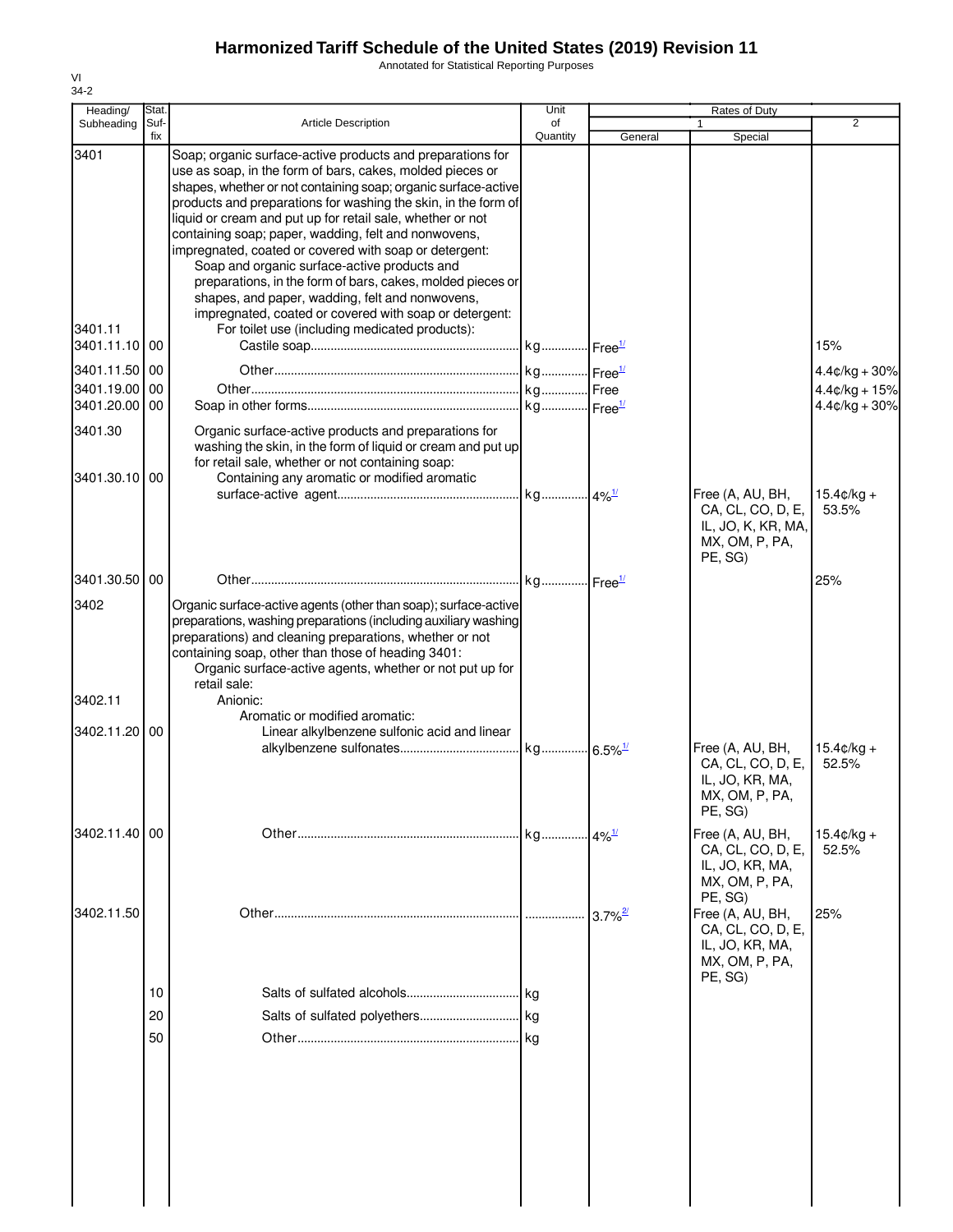Annotated for Statistical Reporting Purposes

| Heading/                 | <b>Stat</b> |                                                                                                                                                                                                                                                                                                                                                            | Unit           |                                           |                                                                                          |                               |
|--------------------------|-------------|------------------------------------------------------------------------------------------------------------------------------------------------------------------------------------------------------------------------------------------------------------------------------------------------------------------------------------------------------------|----------------|-------------------------------------------|------------------------------------------------------------------------------------------|-------------------------------|
| Subheading               | Suf-<br>fix | <b>Article Description</b>                                                                                                                                                                                                                                                                                                                                 | of<br>Quantity | General                                   | 1<br>Special                                                                             | $\overline{2}$                |
| 3402 (con.)<br>3402.12   |             | Organic surface-active agents (other than soap); surface-active<br>preparations, washing preparations (including auxiliary washing<br>preparations) and cleaning preparations, whether or not<br>containing soap, other than those of heading 3401: (con.)<br>Organic surface-active agents, whether or not put up for<br>retail sale: (con.)<br>Cationic: |                |                                           |                                                                                          |                               |
| 3402.12.10 00            |             |                                                                                                                                                                                                                                                                                                                                                            |                |                                           | Free (A, AU, BH,<br>CA, CL, CO, D, E,<br>IL, JO, KR, MA,<br>MX, OM, P, PA,<br>PE, SG)    | $15.4 \text{C/kg} +$<br>53.5% |
| 3402.12.50 00            |             |                                                                                                                                                                                                                                                                                                                                                            |                |                                           | Free (A, AU, BH,<br>CA, CL, CO, D, E,<br>IL, JO, KR, MA,<br>MX, OM, P, PA,<br>PE, SG)    | $16.5¢/kg +$<br>30%           |
| 3402.13<br>3402.13.10    | 00          | Nonionic:                                                                                                                                                                                                                                                                                                                                                  |                |                                           | Free (A, AU, BH,<br>CA, CL, CO, D, E,<br>IL, JO, K, KR, MA,<br>MX, OM, P, PA,<br>PE, SG) | $15.4 \text{c/kg} +$<br>53.5% |
| 3402.13.20               |             | Other:<br>Fatty substances of animal or vegetable                                                                                                                                                                                                                                                                                                          |                | $4\%$ <sup><math>\frac{4}{3}</math></sup> | Free (A, AU, BH,<br>CA, CL, CO, D, E,<br>IL, JO, K, KR, MA,<br>MX, OM, P, PA,            | $16.5¢/kg +$<br>30%           |
|                          | 10          |                                                                                                                                                                                                                                                                                                                                                            |                |                                           | PE, SG)                                                                                  |                               |
|                          | 20          | Esters and ether-esters of polyhydric                                                                                                                                                                                                                                                                                                                      |                |                                           |                                                                                          |                               |
|                          |             |                                                                                                                                                                                                                                                                                                                                                            |                |                                           |                                                                                          |                               |
|                          | 50          |                                                                                                                                                                                                                                                                                                                                                            |                |                                           |                                                                                          |                               |
| 3402.13.50<br>3402.19    | 00          | Other:                                                                                                                                                                                                                                                                                                                                                     |                |                                           | Free (A, AU, BH,<br>CA, CL, CO, D, E,<br>IL, JO, K, KR, MA,<br>MX, OM, P, PA,<br>PE, SG) | 25%                           |
| 3402.19.10 00            |             |                                                                                                                                                                                                                                                                                                                                                            |                |                                           | Free (A, AU, BH,<br>CA, CL, CO, D, E,<br>IL, JO, KR, MA,<br>MX, OM, P, PA,<br>PE, SG)    | $15.4 \text{C/kg} +$<br>53.5% |
| 3402.19.50 00<br>3402.20 |             |                                                                                                                                                                                                                                                                                                                                                            |                |                                           | Free (A, AU, BH,<br>CA, CL, CO, D, E,<br>IL, JO, KR, MA,<br>MX, OM, P, PA,<br>PE, SG)    | 25%                           |
| 3402.20.11 00            |             | Preparations put up for retail sale:<br>Containing any aromatic or modified aromatic                                                                                                                                                                                                                                                                       |                |                                           |                                                                                          |                               |
|                          |             |                                                                                                                                                                                                                                                                                                                                                            |                |                                           | Free (A, AU, BH,<br>CA, CL, CO, D, E,<br>IL, JO, K, KR, MA,<br>MX, OM, P, PA,<br>PE, SG) | $15.4 \text{c/kg} +$<br>53.5% |
| 3402.20.51               | 00          |                                                                                                                                                                                                                                                                                                                                                            | kg             | Free <sup>1/</sup>                        |                                                                                          | 25%                           |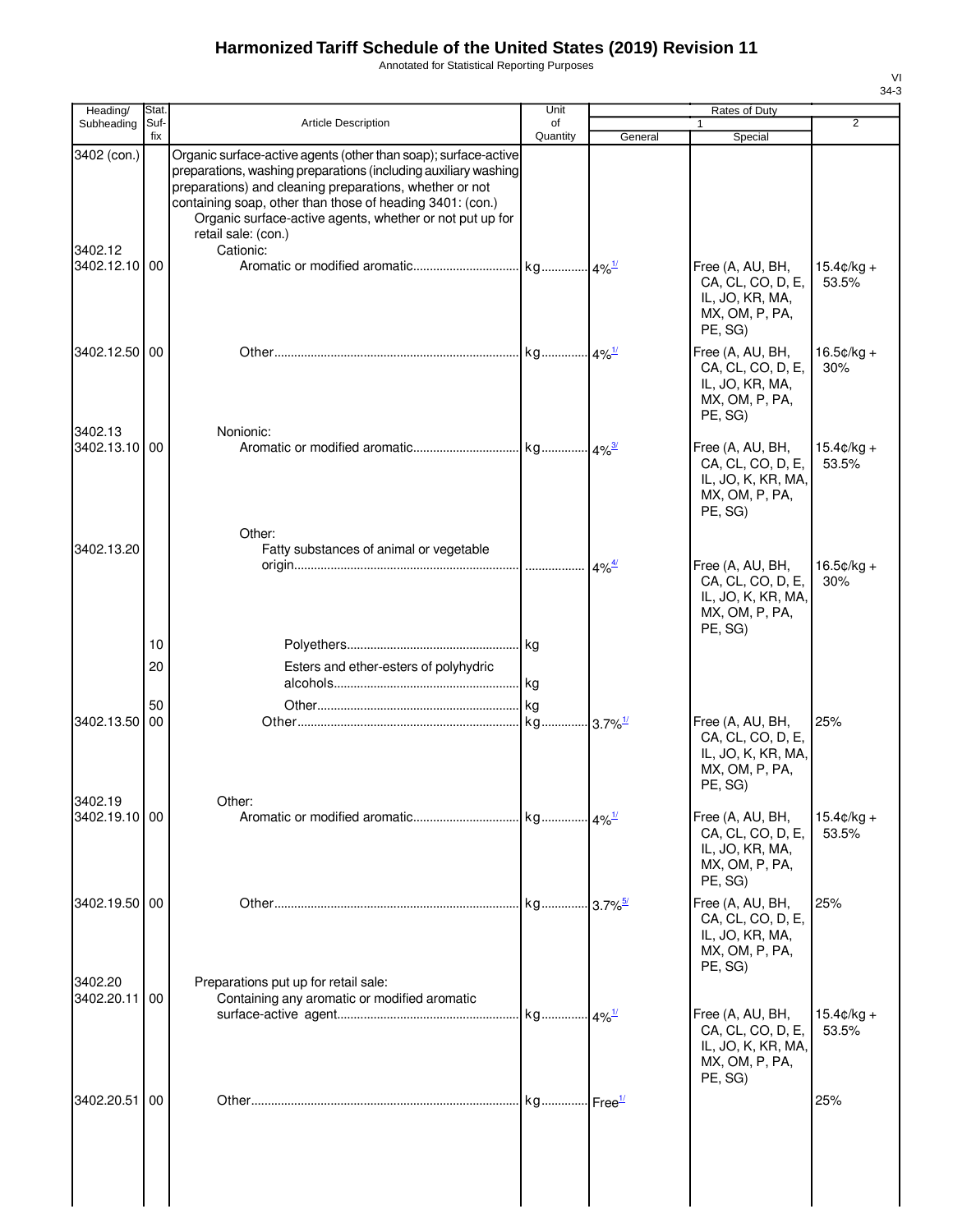Annotated for Statistical Reporting Purposes

| Heading/                 | Stat. |                                                                                                                                                                                                                                                            | Unit     |         |                                                                                                     |                               |
|--------------------------|-------|------------------------------------------------------------------------------------------------------------------------------------------------------------------------------------------------------------------------------------------------------------|----------|---------|-----------------------------------------------------------------------------------------------------|-------------------------------|
| Subheading               | Suf-  | Article Description                                                                                                                                                                                                                                        | of       |         |                                                                                                     | $\overline{2}$                |
| 3402 (con.)              | fix   | Organic surface-active agents (other than soap); surface-active<br>preparations, washing preparations (including auxiliary washing<br>preparations) and cleaning preparations, whether or not<br>containing soap, other than those of heading 3401: (con.) | Quantity | General | Special                                                                                             |                               |
| 3402.90<br>3402.90.10 00 |       | Other:                                                                                                                                                                                                                                                     |          |         | Free (A, AU, BH,<br>CA, CL, CO, D, E,<br>IL, JO, KR, MA,<br>MX, OM, P, PA,<br>PE, SG)               | $15.4 \text{c/kg} +$<br>53.5% |
| 3402.90.30 00            |       | Other:<br>Containing any aromatic or modified aromatic                                                                                                                                                                                                     |          |         | Free (A, AU, BH,<br>CA, CL, CO, D, E,<br>IL, JO, KR, MA,<br>MX, OM, P, PA,                          | $15.4$ ¢/kg +<br>44.5%        |
| 3402.90.50               |       |                                                                                                                                                                                                                                                            |          |         | PE, SG)<br>Free (A, AU, BH,<br>CA, CL, CO, D, E,<br>IL, JO, KR, L, MA,<br>MX, OM, P, PA,<br>PE, SG) | 25%                           |
|                          | $10$  |                                                                                                                                                                                                                                                            |          |         |                                                                                                     |                               |
|                          | 30    |                                                                                                                                                                                                                                                            |          |         |                                                                                                     |                               |
|                          | 50    |                                                                                                                                                                                                                                                            |          |         |                                                                                                     |                               |
|                          |       |                                                                                                                                                                                                                                                            |          |         |                                                                                                     |                               |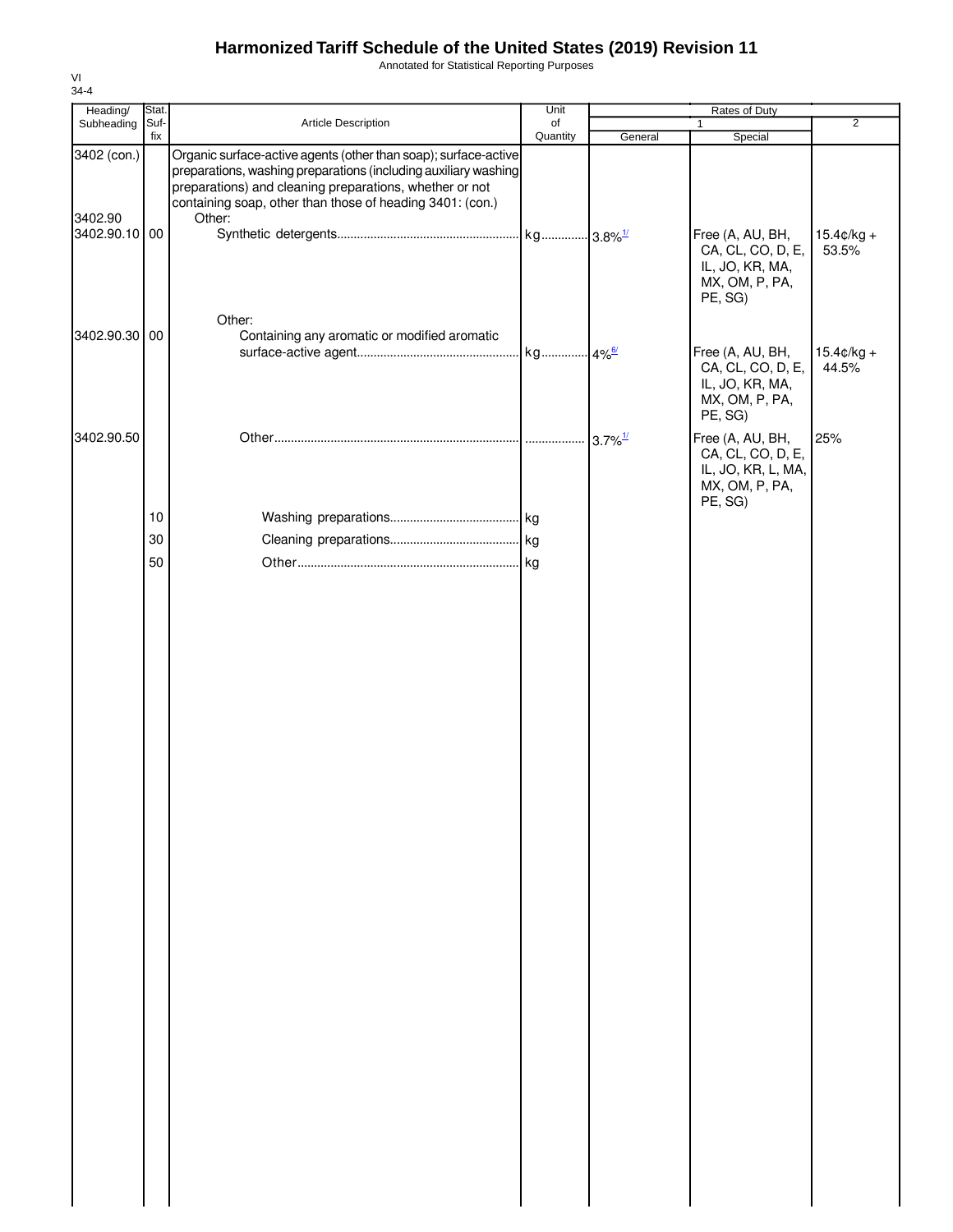Annotated for Statistical Reporting Purposes

| ۰,<br>۰, |  |
|----------|--|

| Heading/                 | Stat.       |                                                                                                                                                                                                                                                                                                                                                                                                                                                                                                                                                                                                                                        | Unit                       |         | <b>Rates of Duty</b>                                                                              |                       |
|--------------------------|-------------|----------------------------------------------------------------------------------------------------------------------------------------------------------------------------------------------------------------------------------------------------------------------------------------------------------------------------------------------------------------------------------------------------------------------------------------------------------------------------------------------------------------------------------------------------------------------------------------------------------------------------------------|----------------------------|---------|---------------------------------------------------------------------------------------------------|-----------------------|
| Subheading               | Suf-<br>fix | <b>Article Description</b>                                                                                                                                                                                                                                                                                                                                                                                                                                                                                                                                                                                                             | of<br>Quantity             | General | Special                                                                                           | $\overline{2}$        |
| 3403<br>3403.11          |             | Lubricating preparations (including cutting-oil preparations,<br>bolt or nut release preparations, antirust or anticorrosion<br>preparations and mold release preparations, based on<br>lubricants) and preparations of a kind used for the oil or grease<br>treatment of textile materials, leather, furskins or other<br>materials, but excluding preparations containing, as basic<br>constituents, 70 percent or more by weight of petroleum oils<br>or oils obtained from bituminous minerals:<br>Containing petroleum oils or oils obtained from bituminous<br>minerals:<br>Preparations for the treatment of textile materials, |                            |         |                                                                                                   |                       |
|                          |             | leather, furskins or other materials:<br>Preparations for the treatment of textile materials:                                                                                                                                                                                                                                                                                                                                                                                                                                                                                                                                          |                            |         |                                                                                                   |                       |
| 3403.11.20               | 00          | Containing 50 percent or more by weight of<br>petroleum oils or of oils obtained from                                                                                                                                                                                                                                                                                                                                                                                                                                                                                                                                                  |                            |         |                                                                                                   |                       |
|                          |             |                                                                                                                                                                                                                                                                                                                                                                                                                                                                                                                                                                                                                                        | liters 0.2% <sup>1/</sup>  |         | Free (A+, AU, BH,<br>CA, CL, CO, D, E,<br>IL, JO, KR, MA,<br>MX, OM, P, PA,<br>PE, SG)            | 0.4%                  |
| 3403.11.40               | 00          |                                                                                                                                                                                                                                                                                                                                                                                                                                                                                                                                                                                                                                        |                            |         | Free (A, AU, BH,<br>CA, CL, CO, D, E,<br>IL, JO, KR, MA,<br>MX, OM, P, PA,<br>PE, SG)             | $15.4c/kq +$<br>49.5% |
| 3403.11.50 00            |             |                                                                                                                                                                                                                                                                                                                                                                                                                                                                                                                                                                                                                                        |                            |         | Free (A, AU, BH,<br>CA, CL, CO, D, E,<br>IL, JO, KR, MA,<br>MX, OM, P, PA,<br>PE, SG)             | 25%                   |
| 3403.19<br>3403.19.10 00 |             | Other:<br>Containing 50 percent or more by weight of<br>petroleum oils or of oils obtained from bituminous                                                                                                                                                                                                                                                                                                                                                                                                                                                                                                                             | liters 0.2% <sup>7/1</sup> |         | Free (A+, AU, BH,                                                                                 | 0.4%                  |
|                          |             |                                                                                                                                                                                                                                                                                                                                                                                                                                                                                                                                                                                                                                        |                            |         | CA, CL, CO, D, E,<br>IL, JO, KR, MA,<br>MX, OM, P, PA,<br>PE, SG)                                 |                       |
| 3403.19.50               | 00          | Other:                                                                                                                                                                                                                                                                                                                                                                                                                                                                                                                                                                                                                                 | kg 5.8% <sup>7/1</sup>     |         | Free (A, AU, BH,<br>CA, CL, CO, D, E,<br>IL, JO, KR, MA,<br>MX, OM, P, PA,<br>PE, SG)             | 20%                   |
| 3403.91                  |             | Preparations for the treatment of textile materials,<br>leather, furskins or other materials:                                                                                                                                                                                                                                                                                                                                                                                                                                                                                                                                          |                            |         |                                                                                                   |                       |
| 3403.91.10 00            |             | Preparations for the treatment of textile                                                                                                                                                                                                                                                                                                                                                                                                                                                                                                                                                                                              | kg 6% <sup>1/</sup>        |         | Free (A, AU, BH,<br>CA, CL, CO, D, E,<br>IL, JO, KR, MA,<br>MX, OM, P, PA,<br>PE, SG)             | 25%                   |
| 3403.91.50 00            |             |                                                                                                                                                                                                                                                                                                                                                                                                                                                                                                                                                                                                                                        | kg 6.5% <sup>1/</sup>      |         | Free (A+, AU, BH,<br>CA, CL, CO, D, E,<br>IL, JO, KR, MA,<br>MX, OM, P, PA,                       | 30%                   |
| 3403.99.00 00            |             |                                                                                                                                                                                                                                                                                                                                                                                                                                                                                                                                                                                                                                        | kg 6.5%                    |         | PE, SG)<br>Free (A+, AU, BH,<br>CA, CL, CO, D, E,<br>IL, JO, KR, MA,<br>MX, OM, P, PA,<br>PE, SG) | 30%                   |
|                          |             |                                                                                                                                                                                                                                                                                                                                                                                                                                                                                                                                                                                                                                        |                            |         |                                                                                                   |                       |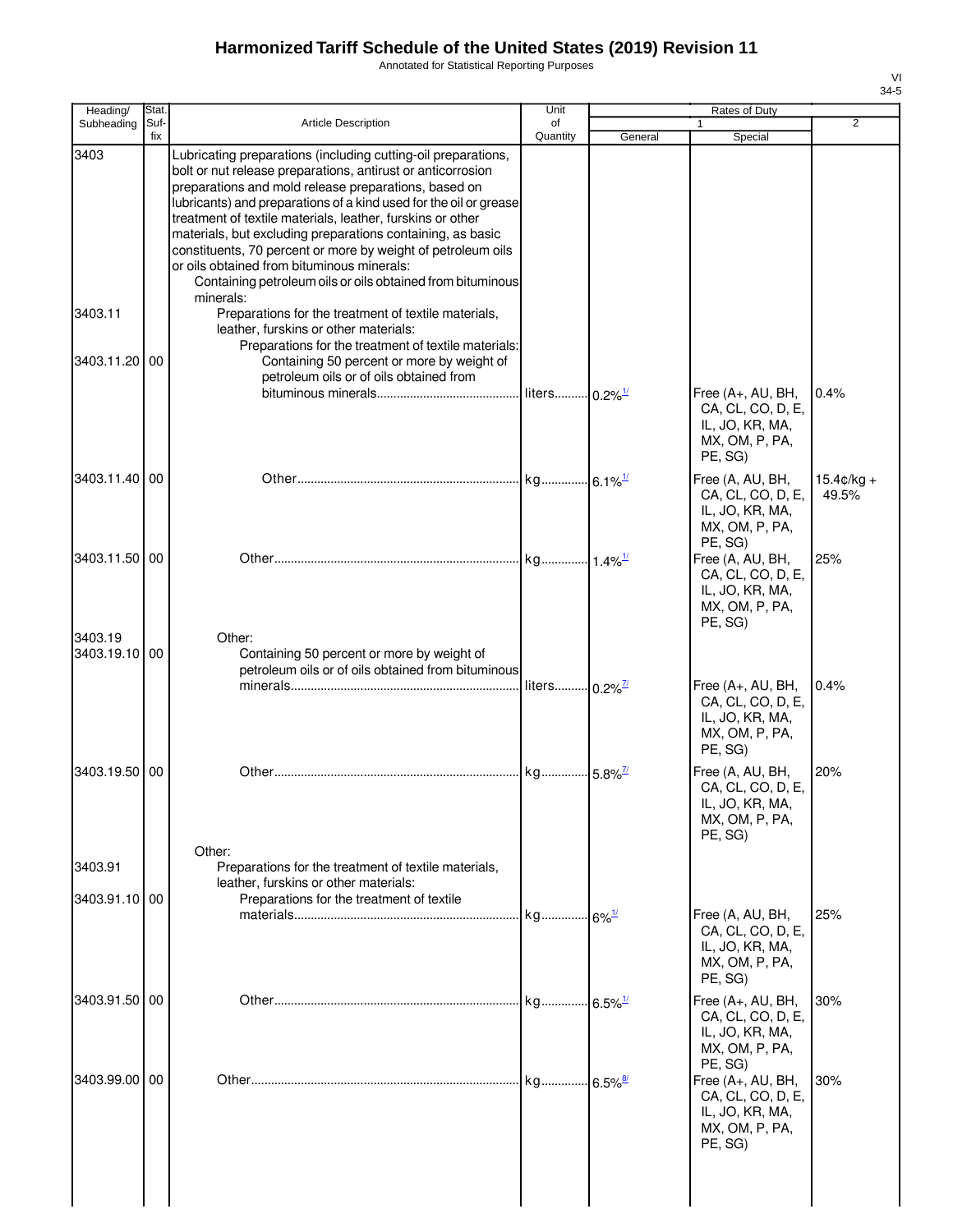Annotated for Statistical Reporting Purposes

| Heading/                 | Stat.       |                                                                                                                                                                                                                                                                                                                                                                                                                                   | Unit           |         | Rates of Duty |                 |
|--------------------------|-------------|-----------------------------------------------------------------------------------------------------------------------------------------------------------------------------------------------------------------------------------------------------------------------------------------------------------------------------------------------------------------------------------------------------------------------------------|----------------|---------|---------------|-----------------|
| Subheading               | Suf-<br>fix | <b>Article Description</b>                                                                                                                                                                                                                                                                                                                                                                                                        | of<br>Quantity | General | 1<br>Special  | 2               |
| 3404<br>3404.20.00 00    |             | Artificial waxes and prepared waxes:                                                                                                                                                                                                                                                                                                                                                                                              |                |         |               | 54.5%           |
| 3404.90<br>3404.90.10 00 |             | Other:                                                                                                                                                                                                                                                                                                                                                                                                                            |                |         |               | $30\%$          |
| 3404.90.51               |             |                                                                                                                                                                                                                                                                                                                                                                                                                                   |                |         |               | Free            |
|                          | 10          |                                                                                                                                                                                                                                                                                                                                                                                                                                   |                |         |               |                 |
|                          | 50          |                                                                                                                                                                                                                                                                                                                                                                                                                                   |                |         |               |                 |
| 3405                     |             | Polishes and creams, for footwear, furniture, floors, coachwork,<br>glass or metal, scouring pastes and powders and similar<br>preparations (whether or not in the form of paper, wadding,<br>felt, nonwovens, cellular plastics or cellular rubber,<br>impregnated, coated or covered with such preparations),<br>excluding waxes of heading 3404:                                                                               |                |         |               |                 |
| 3405.10.00 00            |             | Polishes, creams and similar preparations for footwear or                                                                                                                                                                                                                                                                                                                                                                         |                |         |               | 25%             |
| 3405.20.00 00            |             | Polishes, creams and similar preparations for the<br>maintenance of wooden furniture, floors or other                                                                                                                                                                                                                                                                                                                             |                |         |               | 25%             |
| 3405.30.00 00            |             | Polishes and similar preparations for coachwork, other                                                                                                                                                                                                                                                                                                                                                                            |                |         |               | 25%             |
| 3405.40.00 00            |             | Scouring pastes and powders and other scouring                                                                                                                                                                                                                                                                                                                                                                                    |                |         |               | $4.4¢/kg + 15%$ |
| 3405.90.00 00            |             |                                                                                                                                                                                                                                                                                                                                                                                                                                   |                |         |               | 25%             |
|                          |             |                                                                                                                                                                                                                                                                                                                                                                                                                                   |                |         |               | 27.5%           |
| 3407<br>3407.00.20       | 00          | Modeling pastes, including those put up for children's<br>amusement; preparations known as "dental wax" or as "dental<br>impression compounds", put up in sets, in packings for retail<br>sale or in plates, horseshoe shapes, sticks or similar forms;<br>other preparations for use in dentistry, with a basis of plaster<br>(of calcined gypsum or calcium sulfate):<br>Modeling pastes, including those put up for children's |                |         |               | 40%             |
| 3407.00.40 00            |             |                                                                                                                                                                                                                                                                                                                                                                                                                                   |                |         |               | 40%             |
|                          |             |                                                                                                                                                                                                                                                                                                                                                                                                                                   |                |         |               |                 |